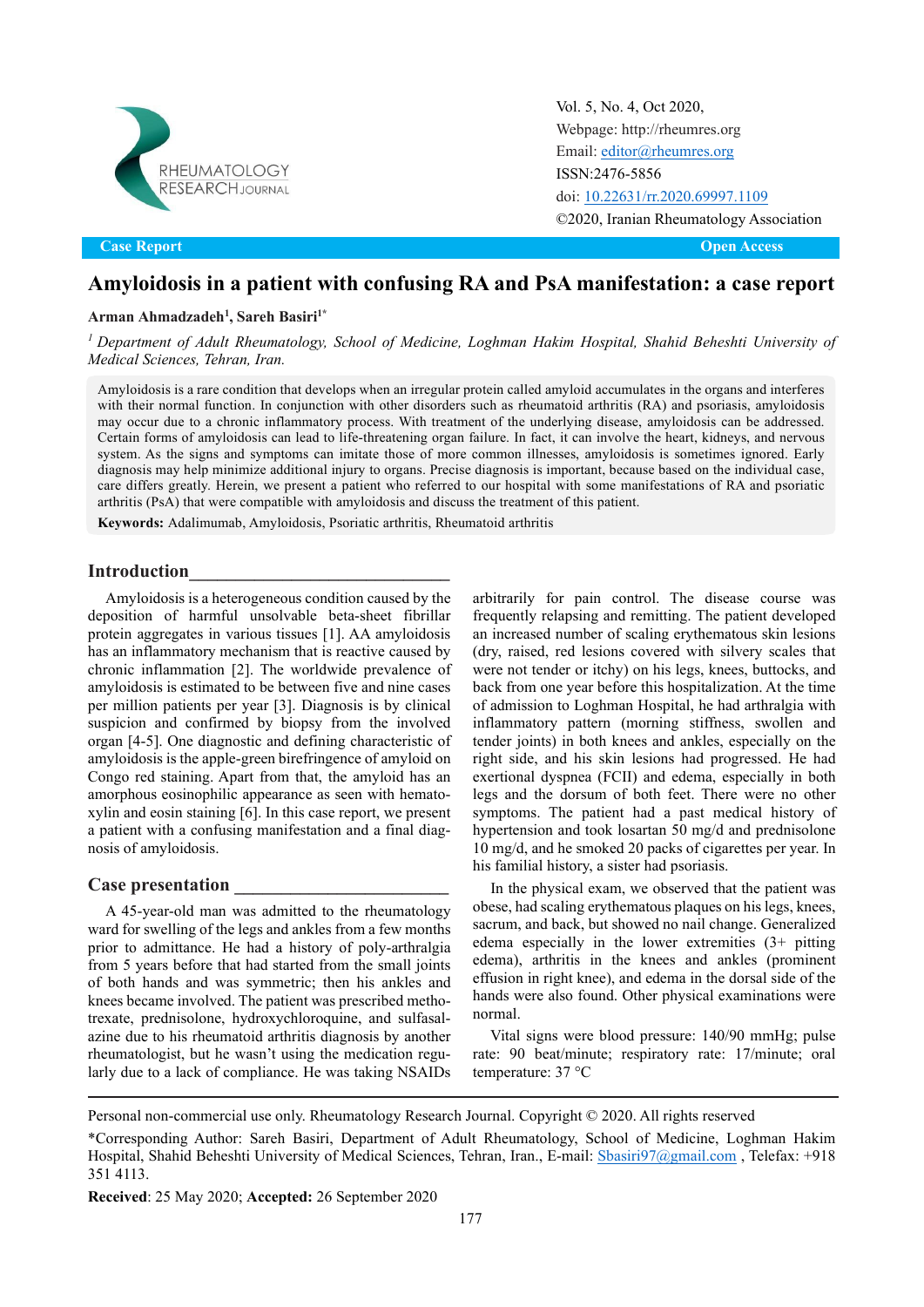## Amyloidosis with RA and PsA manifestation and Ahmadzadeh & Basiri.

The patient's laboratory data is presented in [Table 1.](#page-1-0) At the last check-up performed for the patient in another center about 3 months prior to this hospitalization, the

patient's creatinine level was 0.7; at admission time, it had risen.

<span id="page-1-0"></span>

| laboratory data                                                                                                                |                                                                                  |                                                                                                                                               |                                                                                                                          |                                    |                   |                                                             |
|--------------------------------------------------------------------------------------------------------------------------------|----------------------------------------------------------------------------------|-----------------------------------------------------------------------------------------------------------------------------------------------|--------------------------------------------------------------------------------------------------------------------------|------------------------------------|-------------------|-------------------------------------------------------------|
| Blood                                                                                                                          |                                                                                  | Blood                                                                                                                                         |                                                                                                                          | Urine 24h                          |                   |                                                             |
| <b>WBC</b>                                                                                                                     | 12.7                                                                             | calcium<br>phosphor                                                                                                                           | 8.7<br>3/9                                                                                                               | 24 h U volume<br>24 h U creatinine | $2800$ ml<br>1366 |                                                             |
| <b>RBC</b><br>Hb                                                                                                               | 4.75<br>12.7                                                                     | <b>Total Protein</b><br>Albumin                                                                                                               | 5.7<br>2.1                                                                                                               | 24 h U protein                     | 7504              |                                                             |
| <b>HCT</b><br><b>MCV</b>                                                                                                       | 39.4%<br>82.95                                                                   |                                                                                                                                               |                                                                                                                          | U/C                                | 100.000 E.coli    |                                                             |
| PLT<br>Neutrophil                                                                                                              | 413<br>68.5%                                                                     | U/A                                                                                                                                           |                                                                                                                          |                                    |                   |                                                             |
| Lymphocytes<br>Urea<br>Cr<br>Na<br>K<br>Uric acid<br>TG<br>Cholesterol<br><b>HDL</b><br><b>LDL</b><br><b>CRP</b><br><b>ESR</b> | 23.8%<br>61<br>1.4<br>141<br>4.7<br>9.1<br>161<br>290<br>63<br>187<br>74.1<br>99 | PH<br>Protein<br>Glucose<br>Blood<br>Ketone<br>Nitrite<br><b>WBC</b><br><b>RBC</b><br>Ep-cell<br>Bacteria<br>dysmorphic<br><b>RBC</b><br>Cast | 5<br>$3+$<br>negative<br>$2+$<br>negative<br>positive<br>$2 - 4$<br>$15 - 18$<br>$3 - 5$<br>many<br>not seen<br>not seen |                                    |                   | LFT was normal<br>viral markers<br>and PPD were<br>negative |

Arthrocentesis was performed from the patient's right knee that had significant effusion. The results of this procedure were: WBC: 50 cell/mm3 (PMN: 70 %); crystal: not seen; Smear and culture: negative.

Rheumatologic tests: C-ANCA (Anti-PR3), P-ANCA (Anti MPO), anti-GBM antibody, ANA, anti-ds DNA, anti-Ro, anti-La, C3, and C4, and CH-50 levels were normal. Anti-CCP-antibody was measured twice for the patient; the first result was 171.7 U/ml (up to 12), and the second was 207 U/ml (up to 5). RF level was 90.9 IU/ml (up to 20). In serum and urine protein electrophoresis, a poly-clonal pattern was observed.

X-rays from the axial and extremity bones were performed to assess joint changes. There were no changes in vertebrae. In the hand X-ray, only narrowing in joint spaces and no erosion were observed [\(Figure 1\).](#page-1-1) Mild sclerosis was seen in the left sacroiliac joint [\(Figure 2\).](#page-1-2) Abdominal sonography (due to the patient having proteinuria and elevated creatinine) showed only grade 2 fatty-liver and no other finding. Color-doppler sonography (due to edema) was performed on both lower extremities, and the results were normal. Echocardiography and lung CT scan (due to exertional dyspnea) were normal. The cutaneous lesion on the patient's back was biopsied, and a psoriasiform reaction compatible with psoriasis was seen (section showed skin tissue with mounds of parakeratosis, psoriasiform acanthosis, aggregation of neutrophils in summit of parakeratosis and hypogranulosis, tortous vessels, and moderate lymphocytic and few neutrophilic infiltration in superficial dermis).



<span id="page-1-1"></span>**Figure 1.** Hand X-ray

<span id="page-1-2"></span>

**Figure 2.** Pelvic X-ray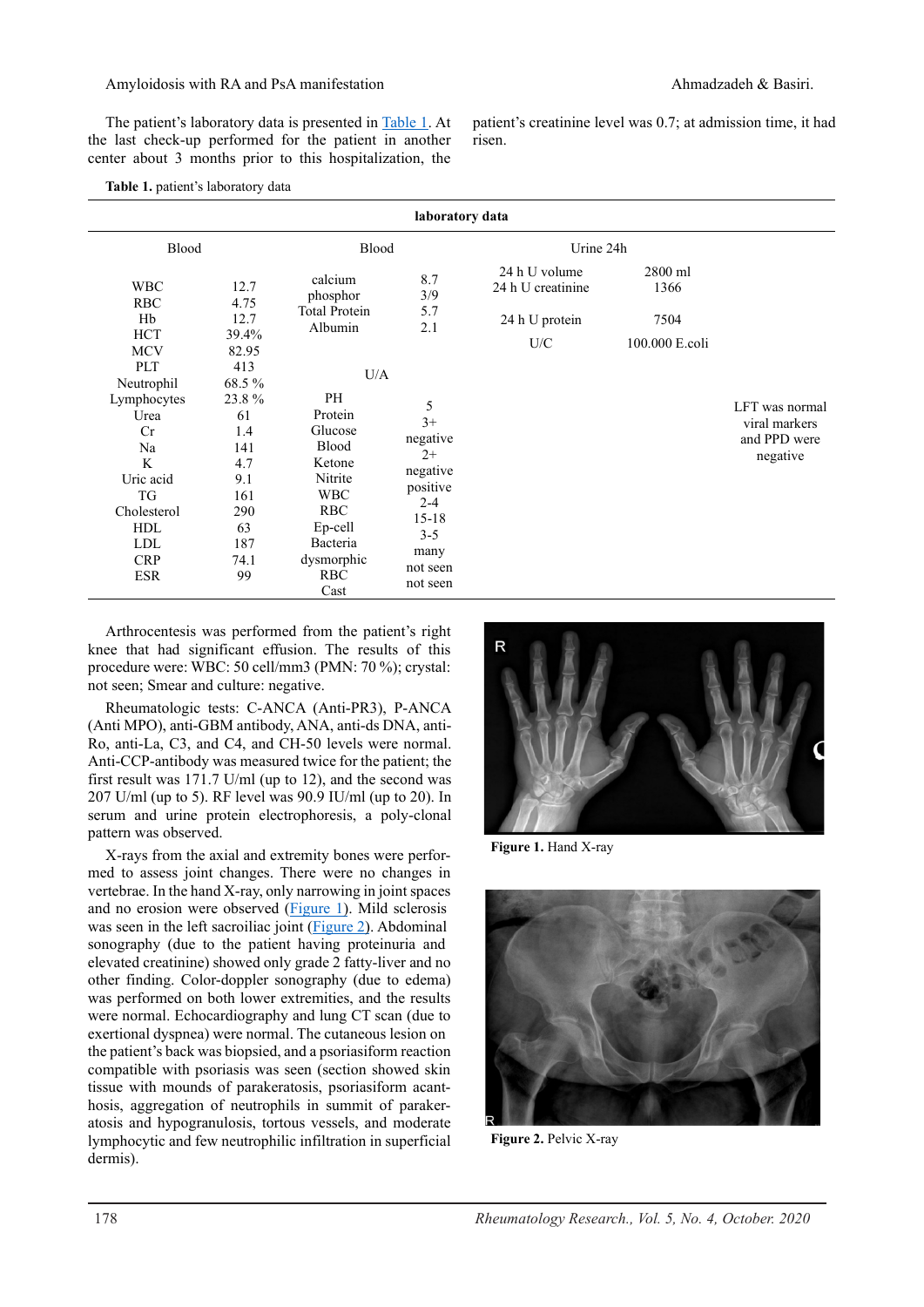#### Amyloidosis with RA and PsA manifestation and Ahmadzadeh & Basiri.

The patient was started on methotrexate 10 mg weekly (low dose due to patient's obesity, fatty liver, kidney injury, and other complications), prednisolone 10 mg daily (because of previous consumption; we tapered it slowly), allopurinol 100 mg daily (for hyperuricemia), atorvastatin 20 mg daily (for cardiovascular risk management), furosemide 40 mg daily (for edema), and losartan 50 mg daily (for hypertension and proteinuria), and we discontinued NSAID (because NSAIDs can exacerbate kidney injury).

After UTI treatment with ciprofloxacin 500 mg twice daily for 5 days, a kidney biopsy was performed, and its results were "apple green birefringence" under polarized light in Congo red stain and strongly positive for amyloid A in IHC. At that time, a diagnosis of AA amyloidosis was made. We started adalimumab for the patient after a negative PPD, and in the patient's next visits the proteinuria was resolved (last U/A showed no protein at all), creatinine was decreased (last creatinine: 1 mg/dl), edema was decreased, arthritis in the knees and ankles was resolved, and the skin lesions had significantly improved.

## **Discussion\_\_\_\_\_\_\_\_\_\_\_\_\_\_\_\_\_\_\_\_\_\_\_\_\_\_\_\_\_**

The patient discussed herein had a 5-year history of poly-arthralgia, especially in the small joints of his hands, and was now referring to us with oligo-arthritis in the large joints of his lower extremities, psoriasiform skin lesions, high-titer RF and anti-CCP, obesity, hyperlipidemia, hyperuricemia, fatty liver, and also >7 grams proteinuria. The main question was what disease did the patient have: RA in association with psoriasis, or psoriatic arthritis in addition to proteinuria? The ACR criteria (2010) were met in the patient, but some manifestations made us suspect psoriatic arthritis. Psoriasiform skin lesion, Hyperlipidemia, hyperuricemia, and some other comorbidities led us to the diagnosis of psoriatic arthritis. A definite diagnosis was very challenging to make for the patient, because he had some manifestations that were compatible with RA and others that were compatible with PsA as well as some common to both diseases. In terms of clinical manifestations, psoriatic cutaneous manifestation in addition to arthritis and oligo-arthritis (asymmetrical involvement in lower extremities) were more compatible with psoriatic arthritis in this patient.

Laboratory findings show that ESR and CRP levels are higher in RA. RF and anti-CCP become positive in approximately 80% of RA patients with RA, but both of them can be positive in psoriatic arthritis [7]. Cruyssen et al. reported that 7.8% of patients with psoriatic arthritis had positive anti-CCP with levels even higher than 1600 U/ml. Moreover, it has been said 8.3% of psoriatic arthritis patients have positive RF, with levels even higher than 1000 IU/ml. RF and anti-CCP are not specific for RA and can be positive in psoriatic arthritis [8]. Alenius et al. found that the poly-arthritis presentation is related to positive anti-CCP in psoriatic arthritis, but there is no relation between radiological changes and/or deformity and functional impairment and positive anti-CCP [9].

Because the current patient had proteinuria and an underlying rheumatologic disease, we strongly suspected amyloidosis in this patient. Rheumatic diseases such as RA and psoriatic arthritis are the most common causes (70%) of AA amyloidosis [10].

Therefore, we had to use a treatment with coverage of RA, PsA, and also amyloidosis. Adalimumab was started for the amyloidosis, and to treat the RA and PsA, because this drug has a good effect on all three conditions [7]. Esatoglu et al. reported that treatment with anti-TNFs may be associated with a higher survival rate compared with historic cohorts of AA amyloidosis, especially when started early with a lower serum creatinine level at baseline [11]. In choosing anti-TNF drugs, certolizumab and tocilizumab could not be used as they are not available in Iran. Because infliximab increases the risk of tuberculosis, it could not be used, as TB is endemic in Iran [12]. Etanercept demonstrated markedly lower activity levels in comparison with adalimumab [13]. Therefore, adalimumab was used.

# **Conclusion\_\_\_\_\_\_\_\_\_\_\_\_\_\_\_\_\_\_\_\_\_\_\_\_\_\_\_\_**

Secondary amyloidosis affects multiple organs, including the heart, skin, kidney, gastrointestinal tract, bones, and joints. It is important to diagnosis this disease rapidly and choose the best treatment. When a patient has proteinuria and some rheumatologic manifestations simultaneously, performing a renal biopsy can be helpful. If a patient does not comply in using oral drugs and/or also has amyloidosis, anti-TNF drugs are helpful as a first step in treatment.

# **Acknowledgments\_\_\_\_\_\_\_\_\_\_\_\_\_\_\_\_\_\_\_\_\_\_\_**

None.

# **Conflict of interest\_\_\_\_\_\_\_\_\_\_\_\_\_\_\_\_\_\_\_\_\_\_**

None.